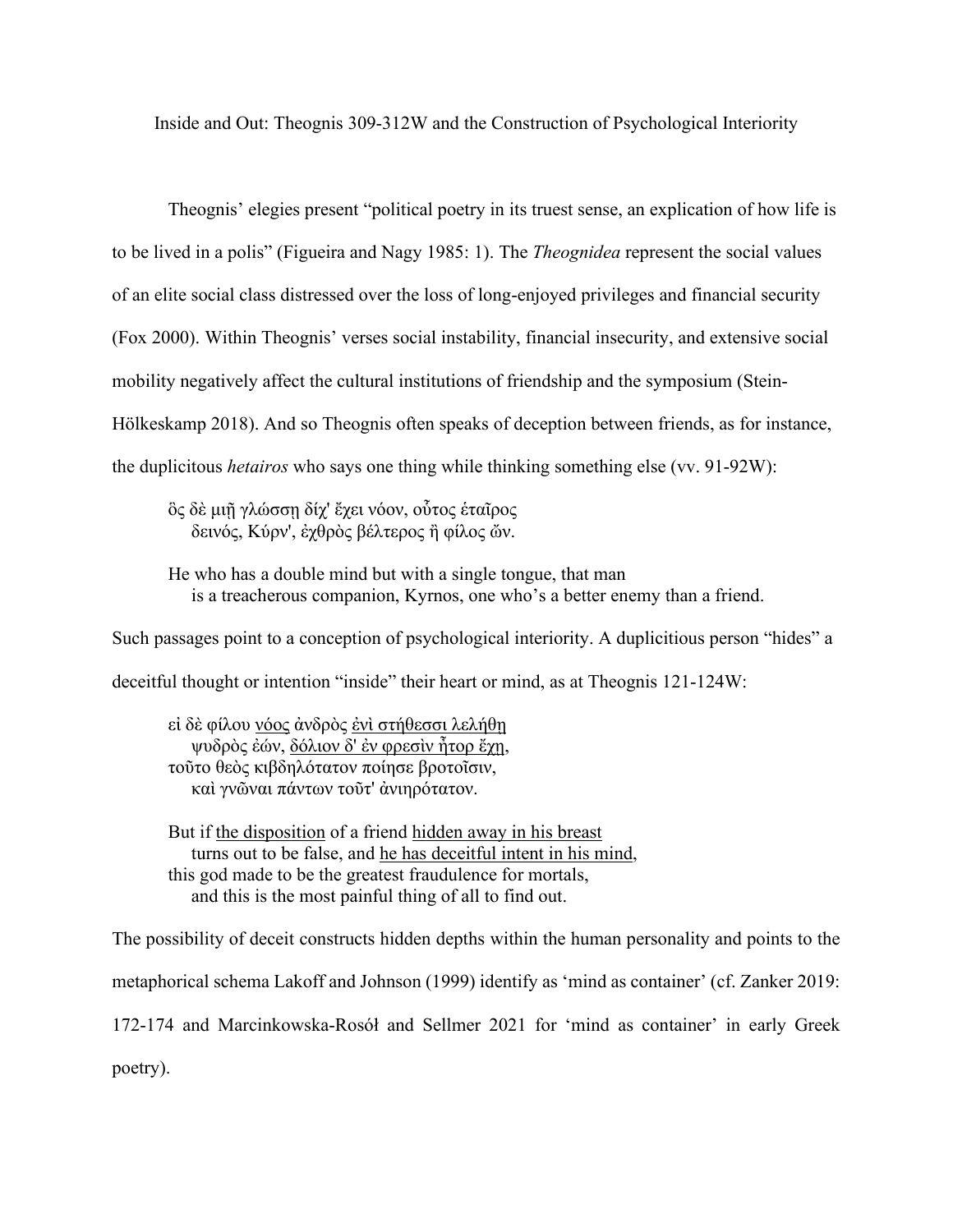In the context of verses about treacherous friends, I reexamine verses 309-312W and Theognis' advice on proper etiquette at a symposium:

ἐν μὲν συσσίτοισιν ἀνὴρ πεπνυμένος εἶναι· πάντα δέ μιν λήθειν ὡς ἀπεόντα δοκοῖ, 310 εἰς δὲ φέροι τὰ γελοῖα· θύρηφι δὲ κρατερὸς εἴη, γιγνώσκων ὀργὴν ἥντιν᾿ ἕκαστος ἔχει.

While he is at a banquet, let a man be prudent: let everything seem to escape his notice, as if he weren't there, and let him carry his laughter inside; but outside let him be strong since he recognizes the character each person has.

Theognis advises the prudent symposiast to make observations and judgments about his fellow symposiasts, while self-censoring his own words and behavior. The verses have long appeared problematic both because of textual issues, but also because of the obscure εἰς δὲ φέροι τὰ γελοΐα· θύρηφι δὲ κρατερὸς εἴη. The verse constructs a spatial opposition between an inside and an outside—but inside and outside of what? Van Groningen (1966: 126) suggests the physical space of the symposium itself. Laughter belongs *inside* the social setting of the party, whereas one should be *krateros* "serious, in control of oneself" *outside* the space of the party. However, v. 310 advises the wise man to act as if he is not physically present. As Harrison (1902: 325) explains, "The prudent man seems to *be among* his companions, but everything seems to escape him as if he were away. ἐν ... εἶναι is contrasted with ἀπεόντα, his bodily presence with his apparent absence of mind." I find 310 difficult to square with a view that one should laugh it up at a party but be serious when the party is over. I suggest, rather, that Theognis' construction of a false friend—a man who spies on other symposiasts—helps us read the verse otherwise, namely in terms of the psychological interiority created by deceit. Theognis subtly advises a prudent man to act one way but keep his thoughts hidden—to be, in other words, a better enemy than a friend.